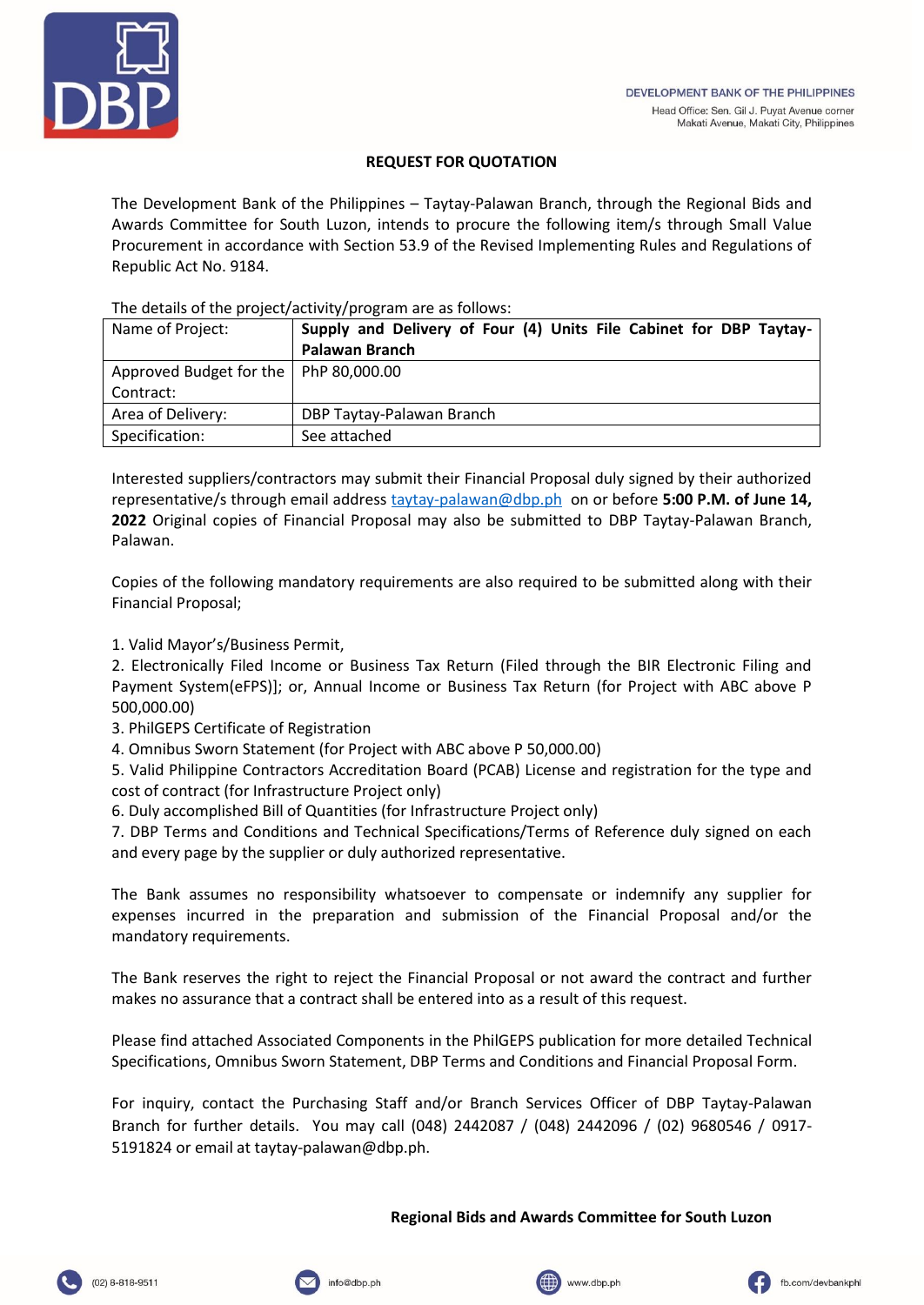#### **DBP FINANCIAL PROPOSAL FORM**

#### For: Development Bank of the Philippines

On behalf of the supplier, the undersigned, declare that:

- a. We have examined the Request for Quotation and its attachments (collectively, "RFQ")
- b. We, submit the following quotation/s:

| <b>Project Description</b> | Approved Budget for the<br>Contracts (ABCs), VAT<br>inclusive | Total Bid Price, VAT Inclusive<br>(in Figures and in Words) |        |
|----------------------------|---------------------------------------------------------------|-------------------------------------------------------------|--------|
|                            |                                                               | Unit Price                                                  | Amount |
| TOTAL AMOUNT IN WORDS:     |                                                               |                                                             |        |

- c. We undertake, if our Quotation/Proposal for the Price is accepted, to deliver the good(s) / render the service(s) in accordance with the delivery schedule specified in the Request for Quotation;
- d. We agree to abide by this Quotation/Proposal for the Price Validity Period of Six (6) Months from date of opening of Financial Proposals and it shall remain binding upon us and may be accepted at any time before the expiration of that period;
- Until a formal Purchase Order is prepared and executed, this Financial Proposal, together with your e. written acceptance thereof, shall be binding upon us;
- We understand that you are not bound to accept the Lowest Calculated Quotation or any  $f$ Quotation/Proposal you may receive;
- g. We likewise certify/confirm that the undersigned is the duly authorized representative of the supplier and granted full power and authority to do, execute, and perform any and all acts necessary to participate, submit the Financial Proposal, and to sign and execute the ensuing contract for herein project:
- h. We acknowledge that failure to sign each page of this Financial Proposal Form, shall be aground for the rejection of our Quotation/Proposal;
- We acknowledge that we indicated the amount of our total bid price in figures and in words; i.
- We acknowledge that Quotations/ Proposals not addressing of providing all of the required items in j. the Bidding Documents including, where applicable, bill of quantities, shall be considered nonresponsive and, thus, automatically disqualified. In this regard, where a required item is provided, but no price is indicated, the same shall be considered as non-responsive, but specifying a "O" (zero) or "-" (dash) for the said item would mean that it is being offered for free to the government, except those required by law or regulations to be provided for. (Sec 32.2.1(a), Rule IX, IRR). It is further understood that to ensure completeness of the quotation/proposal, suppliers must ensure that ALL items, columns or matrices in the prescribed forms are appropriately filled-up and no item. Column, or matrix is left blank; and
- We understand that any communication sent by DBP to the address/fax number/email address  $\mathbf{k}$ . provided below shall be deemed to have been duly received by your firm. On the date and time shown in the transmittal. Any change in the contact details shall be duly communicated to the bank.

Signature over Printed Name of the Supplier's Authorized Representative/Designation

**PhilGEPS Registration Number:** 

Name of Company/Business Name

Address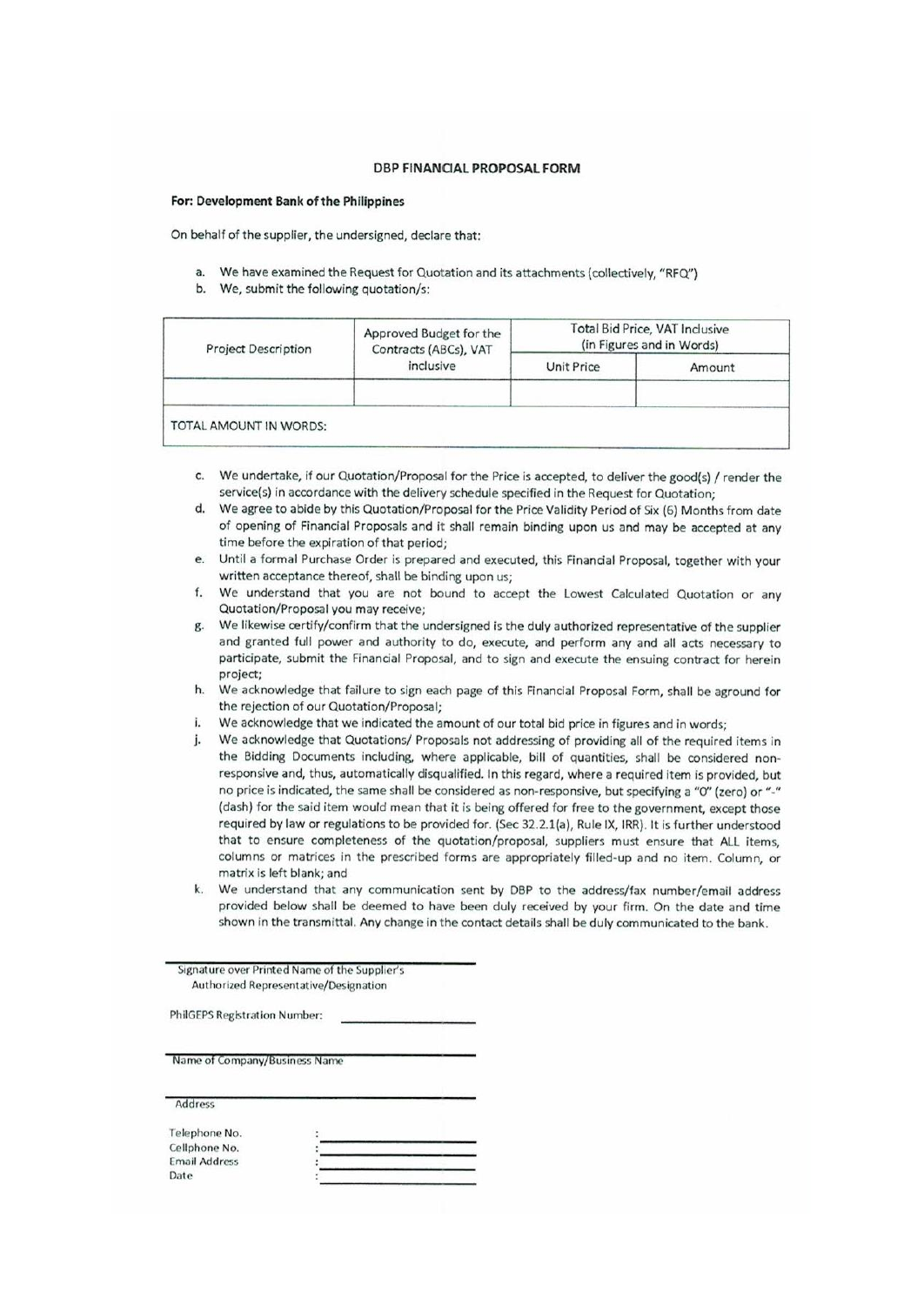

DEVELOPMENT BANK OF THE PHILIPPINES .<br> Head Office: Sen, Gil J. Puyat Avenue corner<br> Makati Avenue, Makati City, Philippines

#### **Terms and Conditions** [Goods and General Support Services]

- 1. All prices quoted herein are valid, binding and effective for a period of six (6) months from the date of the submission of quotations/proposals.
- 2. All prices quoted herein are inclusive of VAT and cost of delivery and/or installation.
- 3. Terms of Payment. Payment shall be made full upon satisfactory delivery/installation/performance of the project/s and acceptance of the end-user.
- 4. Delivery Schedule. The goods shall be delivered by the supplier on the date indicated at the Purchase Order from the Bank.
- 5. Area of Delivery: [Branch Address]
- 6. Where the AWARDEE fails to effect the delivery within the prescribed period, the Bank may upon its discretion, extend the delivery period subject, however, to the imposition of appropriate liquidated damages, the amount of which shall be at least equal to one-tenth of one percent (0.001) of the cost of the unperformed portion for every day of delay, collectible from any money due or maybe due to the supplier/contractor, whichever is convenient to the Bank. Once the cumulative amount of liquidated damages reaches ten percent (10%) of the amount of the contract, the DBP may rescind or terminate the contract, without prejudice to other courses of action and remedies open to it. If the AWARDEE, however, fails to effect complete delivery within the extended period, the Bank shall have the right to cancel said contract and shall constitute a ground for disqualification of the AWARDEE from future biddings, without prejudice to the imposition of other sanctions provided for under Republic Act No. 9184 and its 2016 IRR.
- 7. Any manufacturing defect shall be corrected by the Supplier.

info@clbp.ph

8. All transactions are subject to withholding of creditable Value Added Tax (VAT), as may be applicable, per Revenue Regulation No. 10-93.

www.dbp.ph

**D** com/devbankph

Conforme:

Signature over Printed Name of the Supplier's **Authorized Representative/Designation** 

(02) 8-818-9511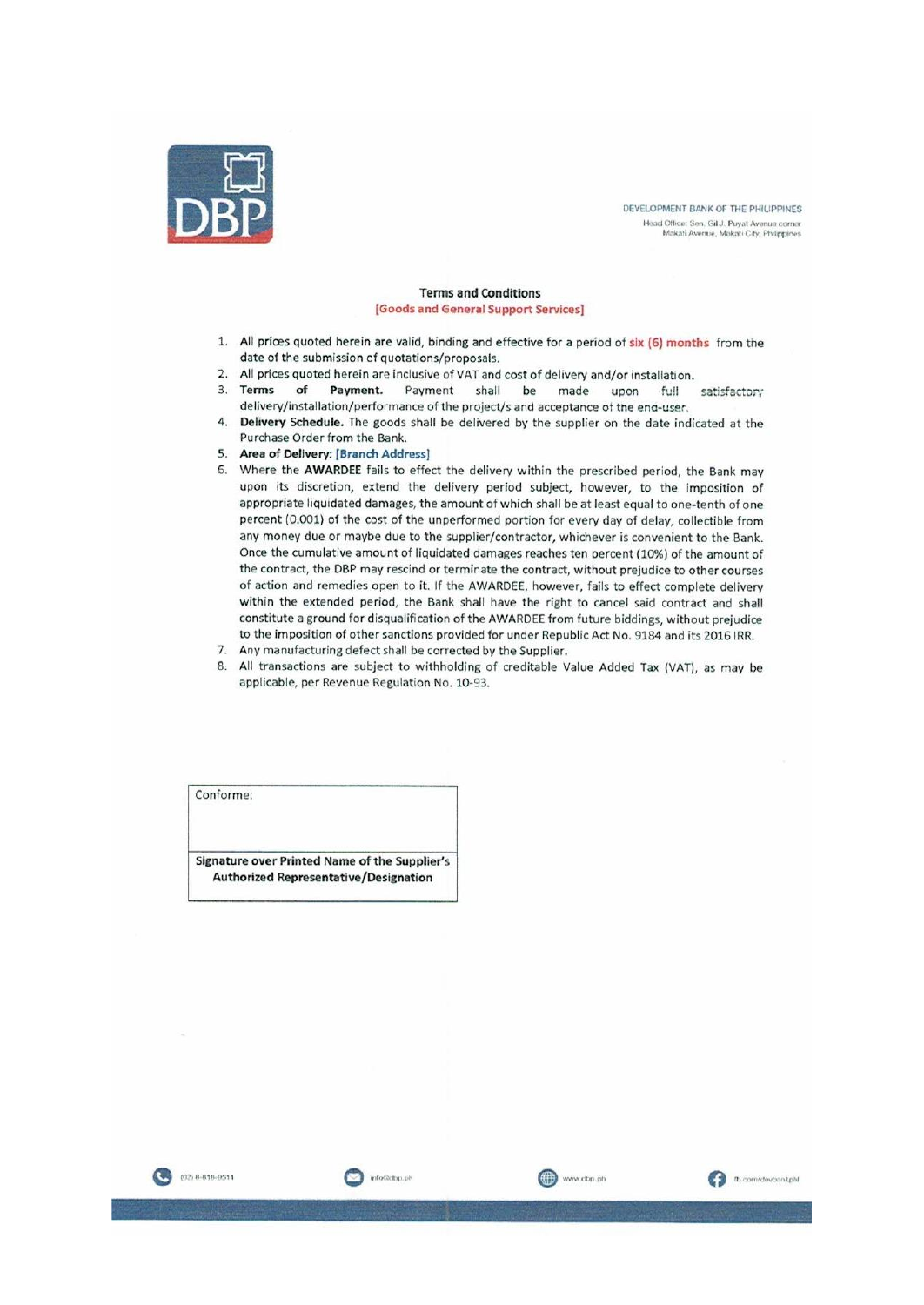### **AFFIDAVIT**

I. *[Name of Affiant]*, of legal age, [Civil Status], [Nationality], and residing at [Address of Affiant], after having been duly sworn in accordance with law, do hereby depose and state that:

1. Select one, delete the other:

If a sole proprietorship: I am the sole proprietor of [Name of Supplier/Contractor] with office address at [address of Supplier/Contractor];

If a partnership, corporation, cooperative, or joint venture: I am the duly authorized and designated representative of [Name of Supplier/Contractor] with office address at [address of Supplier/Contractor];

2. Select one, delete the other:

If a sole proprietorship: As the owner and sole proprietor of [Name of Supplier/Contractor], I have full power and authority to do, execute and perform any and all acts necessary to represent it in the bidding for [Name of the Project] of the [Name of the Procuring Entity];

If a partnership, corporation, cooperative, or joint venture: I am granted full power and authority to do, execute and perform any and all acts necessary and/or to represent the [Name of Supplier/Contractor] in the bidding as shown in the attached [state title of attached document showing proof of authorization (e.g., duly notarized Secretary's Certificate issued by the corporation or the members of the joint venture)];

- 3. [Name of Supplier/Contractor] is not "blacklisted" or barred from bidding by the Government of the Philippines or any of its agencies, offices, corporations, or Local Government Units, foreign government/foreign or international financing institution whose blacklisting rules have been recognized by the Government Procurement Policy Board;
- 4. Each of the documents submitted in satisfaction of the bidding requirements is an authentic copy of the original, complete, and all statements and information provided therein are true and correct;
- 5. [Name of Supplier/Contractor] is authorizing the Head of the Procuring Entity or its duly authorized representative(s) to verify all the documents submitted;
- 6. Select one, delete the rest:

If a sole proprietorship: I am not related to the Head of the Procuring Entity, members of the Bids and Awards Committee (BAC), the Technical Working Group, and the BAC Secretariat, the head of the Project Management Office or the end-user unit, and the project consultants by consanguinity or affinity up to the third civil degree;

If a partnership or cooperative: None of the officers and members of [Name of Supplier/Contractor] is related to the Head of the Procuring Entity, members of the Bids and Awards Committee (BAC), the Technical Working Group, and the BAC Secretariat, the head of the Project Management Office or the end-user unit, and the project consultants by consanguinity or affinity up to the third civil degree;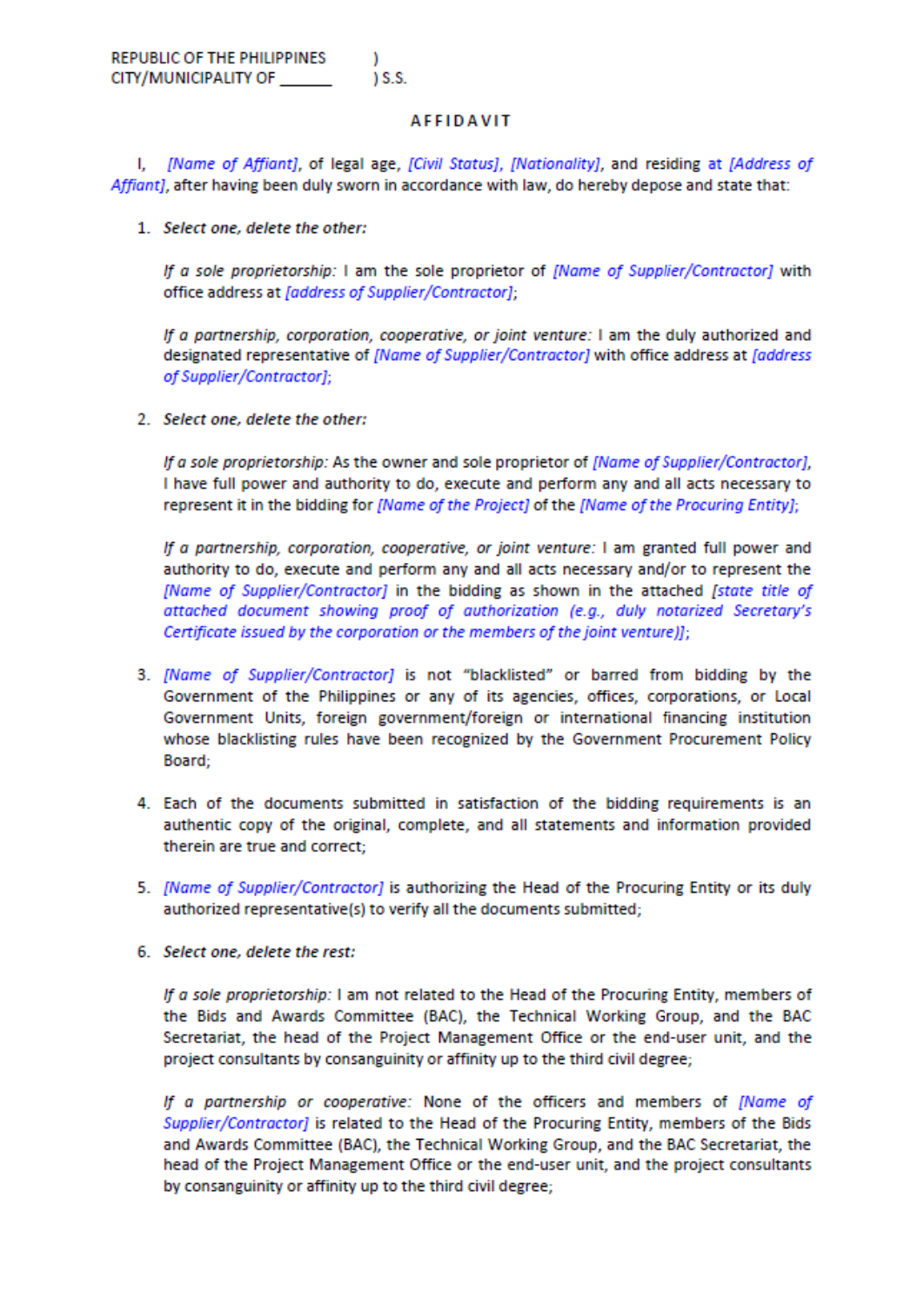If a corporation or joint venture: None of the officers, directors, and controlling stockholders of *[Name of Supplier/Contractor]* is related to the Head of the Procuring Entity, members of the Bids and Awards Committee (BAC), the Technical Working Group, and the BAC Secretariat, the head of the Project Management Office or the end-user unit, and the project consultants by consanguinity or affinity up to the third civil degree;

- 7. [Name of Supplier/Contractor] complies with existing labor laws and standards;
- 8. [Name of Supplier/Contractor] is aware of and has undertaken the following responsibilities as a Bidder:
	- a) Carefully examine all of the Bidding Documents;
	- b) Acknowledge all conditions, local or otherwise, affecting the implementation of the Contract:
	- c) Made an estimate of the facilities available and needed for the contract to be bid, if any: and
	- d) Inquire or secure Supplemental/Bid Bulletin(s) issued for the [Name of the Project].
- 9. [Name of Supplier/Contractor] did not give or pay directly or indirectly, any commission, amount, fee, or any form of consideration, pecuniary or otherwise, to any person or official, personnel or representative of the government in relation to any procurement project or activity.
- 10. [Name of Supplier/Contractor] hereby assigns the following contact number/s and e-mail address/es as the official telephone/fax number and contact reference of the company where the DBP Regional Bids and Awards Committee - South Luzon notices may be transmitted.

| Telefax Number/s |  |
|------------------|--|
| Email Address/es |  |

It is understood that notice/s transmitted in the above stated telephone/fax numbers and/or e-mail address/es are deemed received as of its transmittal and the reckoning period for the reglementary periods stated in the bidding documents and the Revised Implementing Rules and Regulations of republic Act No. 9184 shall commence from receipt thereof.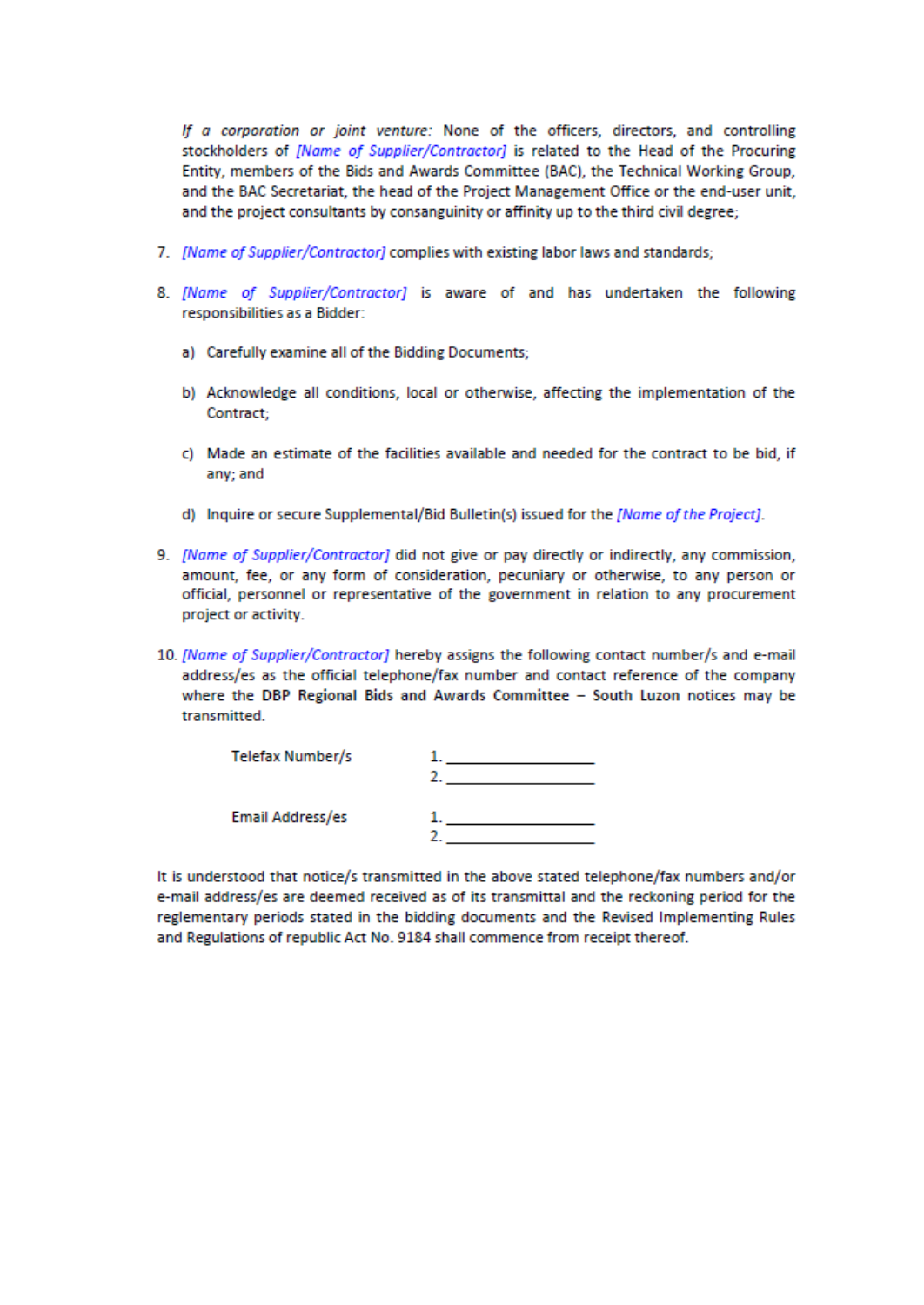IN WITNESS WHEREOF, I have hereunto set my hand this day of , 20 at Philippines.

### [Bidder's Representative/Authorized Signatorv]

SUBSCRIBED AND SWORN to before me in the City/Municipality of \_\_\_\_\_\_\_ (indicate also the Province in the case of the Municipality) \_\_\_\_\_\_\_ this \_\_\_\_\_\_\_\_ day of \_\_\_\_\_ (month & year) \_\_\_\_\_\_ by *(name of affiant)* \_\_\_\_, who has satisfactorily proven to me his identity through his \_\_\_\_\_ (ID name and number) \_\_ valid until \_\_\_\_\_(expiry date) \_\_\_\_\_, that he is the same person who personally signed before me the foregoing Affiant and acknowledged that he executed the same.

| (Notary Public) |  |  |
|-----------------|--|--|
|                 |  |  |

| Until   |  |
|---------|--|
| PTR No. |  |
| Date    |  |
| Place   |  |
| TIN     |  |
| IBP     |  |
|         |  |

Doc. No. ; Page No. : Book No. Series of 20\_.

Note:

"Sec. 12. Competent Evidence of Identity - The phrase "competent evidence of identity" refers to the identification of an individual based on:

At least one current identification document issued by an official agency bearing the photograph and signature of the individual, such as but not limited to, passport, license, Professional Regulations Commission ID, National Bureau of driver's Investigation clearance, police clearance, postal ID, voter's ID, Barangay certification, Government Service and Insurance System (GSIS) e-card, Social Security System (SSS) card, Philhealth card, senior citizen card, Overseas Workers Welfare Administration (OWWA) ID, OFW ID, seaman's book, alien certificate of registration/immigrant certificate of registration, government office ID, certification from the National Council for the Welfare of Disabled Persons (NCWDP), Department of Social Welfare and Development (DSWD) certification;

The Board Resolution or Secretary's Certificate referring to the said Board Resolution designating the bidder's authorized representative and signatory need not specifically indicate the particular project where such authority is given provided that the said authority covers activities by [Name of the Procuring Entity];.